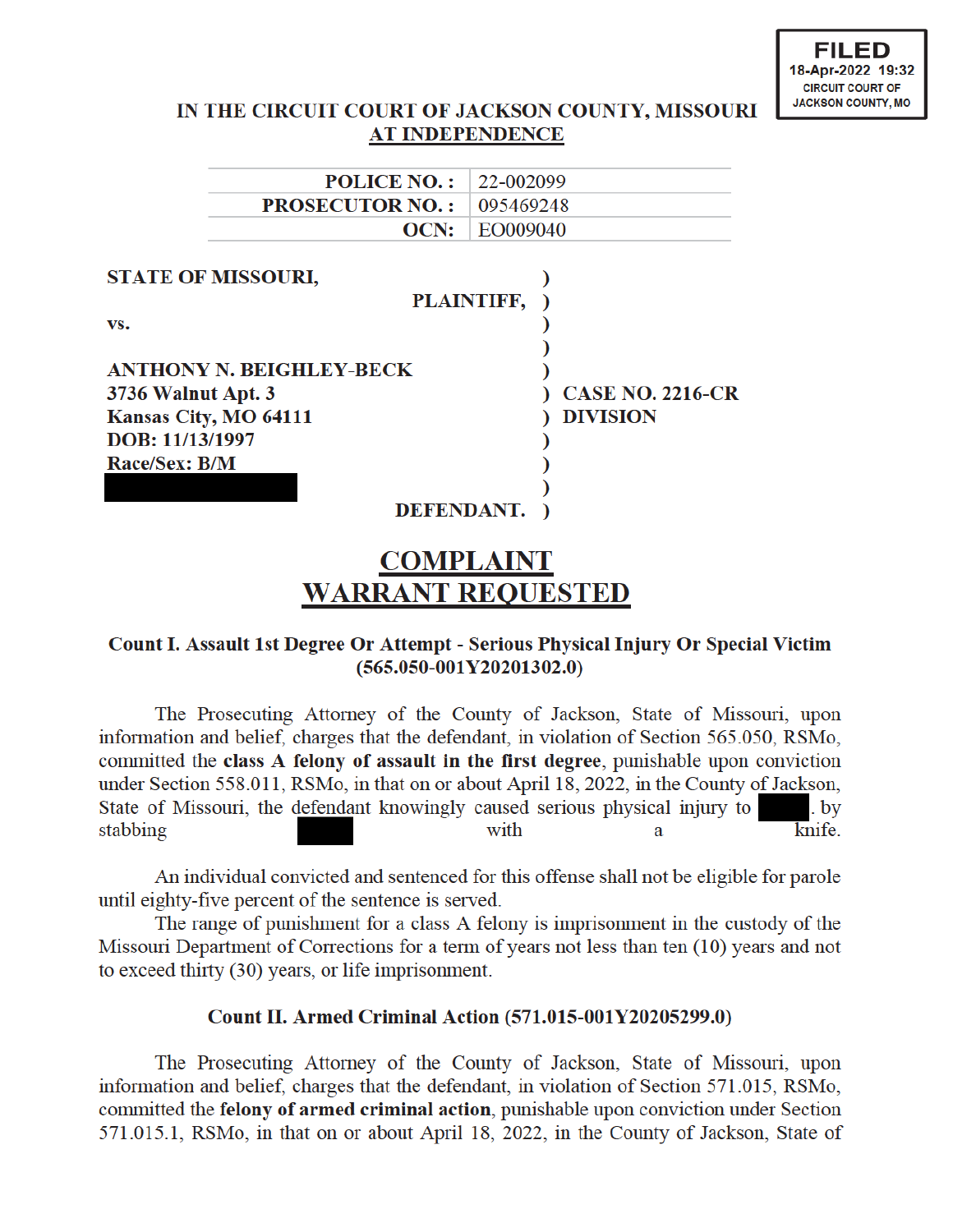#### **State vs. Anthony N. Beighley-Beck**

Missouri, the defendant committed the felony of Assault in the 1st Degree charged in Count 1, all allegations of which are incorporated herein by reference, and the defendant committed the foregoing felony of Assault in the 1st Degree by, with and through, the knowing use, assistance and aid of a deadly weapon.

The punishment imposed pursuant to Section 571.015, RSMo shall be in addition to and consecutive to any punishment provided by law for the crime committed by, with, or through the use, assistance, or aid of a dangerous instrument or deadly weapon. The range of punishment for the offense of Armed Criminal Action in violation of section 571.015.1, RSMo. is imprisonment by the department of corrections for a term of not less than three years and not to exceed fifteen years, unless the person is unlawfully possessing a firearm, in which case the term of imprisonment shall be for a term of not less than five years. No person convicted under this subsection shall be eligible for parole, probation, conditional release, or suspended imposition or execution of sentence for a period of three calendar years. The range of punishment for the offense of Armed Criminal Action in violation of section 571.015.2, RSMo. as a second offense is imprisonment by the department of corrections for a term of not less than five years and not to exceed thirty years, unless the person is unlawfully possessing a firearm, in which case the term of imprisonment shall be for a term not less than fifteen years. No person convicted under this subsection shall be eligible for parole, probation, conditional release, or suspended imposition or execution of sentence for a period of five calendar years. The range of punishment for the offense of Armed Criminal Action in violation of section 571.015.3, RSMo. as a third offense is imprisonment in the custody of the Missouri Department of Corrections for a term of years not less than ten (10) years without eligibility for parole, probation, conditional release or suspended imposition or execution of sentence for a period of ten (10) calendar years.

The facts that form the basis for this information and belief are contained in the statement(s) of facts filed contemporaneously herewith, made a part hereof, and submitted as a basis upon which this court may find the existence of probable cause.

Wherefore, the Prosecuting Attorney prays that an arrest warrant be issued as provided by law.

### **JEAN PETERS BAKER**

 Prosecuting Attorney Jackson County, Missouri by,

*/s/ Mitchell Widener* 

 Mitchell Widener (#68534) Assistant Prosecuting Attorney 321 West Lexington Independence, MO 64050 (816) 881-3564

1. Atty. Office, 415 E 12th St, Floor 11, Kansas City, MO 64106

**WITNESSES:**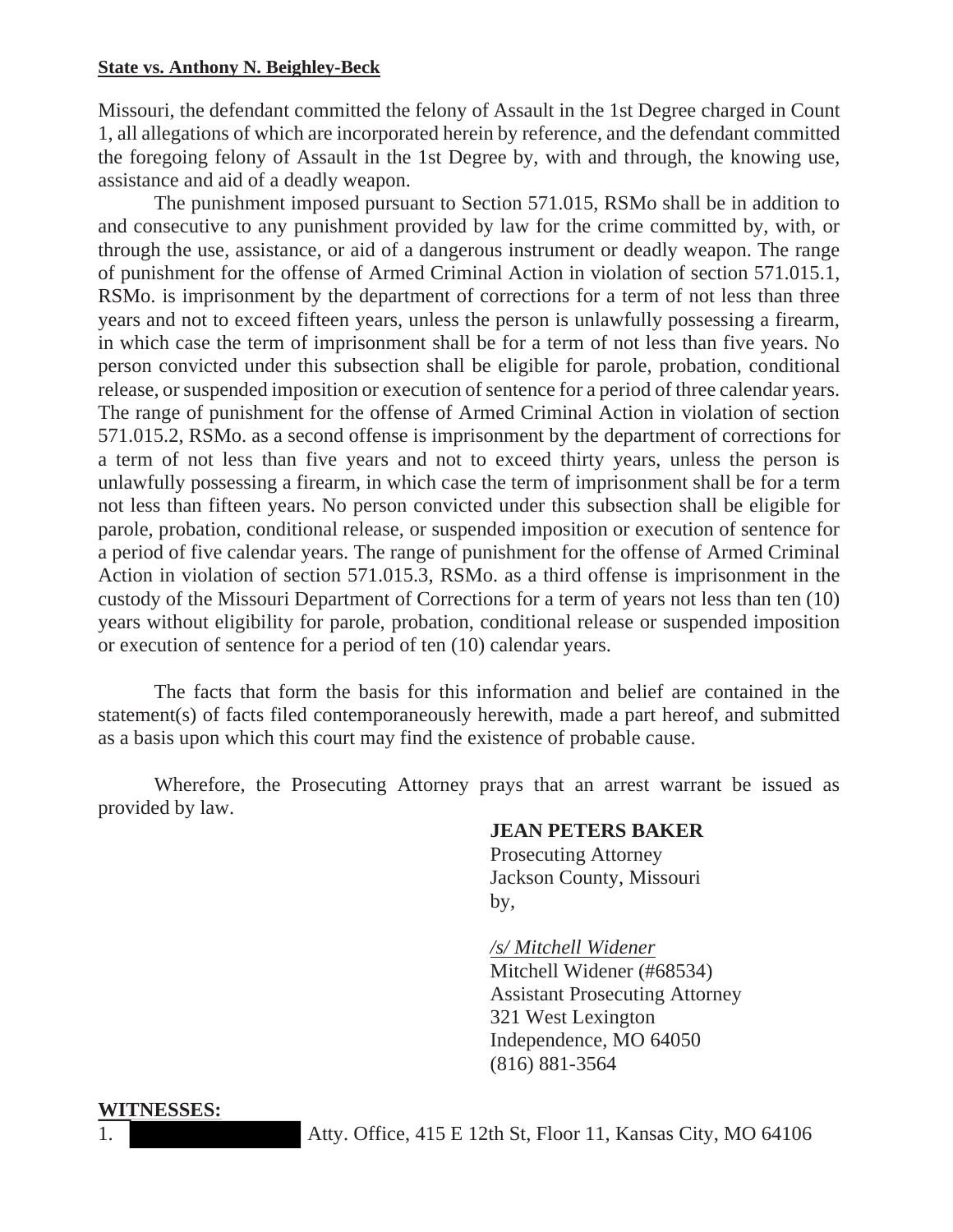### **State vs. Anthony N. Beighley-Beck**

- 2. PO Trent Epperson, 1100 SW Smith, Blue Springs, MO 64015
- 3. DET Jason Floyd, 1100 SW Smith, Blue Springs, MO 64015
- 4. PO Brian Lankard, 1100 SW Smith, Blue Springs, MO 64015
- 5. PO Kyle Sanderholm, 1100 SW Smith, Blue Springs, MO 64015
- 6. PO Tommy Thompson, 1100 SW Smith, Blue Springs, MO 64015
- 7. DET Kate Tipton, 1100 SW Smith, Blue Springs, MO 64015

8.

9. PO Robert Unruh, 1100 SW Smith, Blue Springs, MO 64015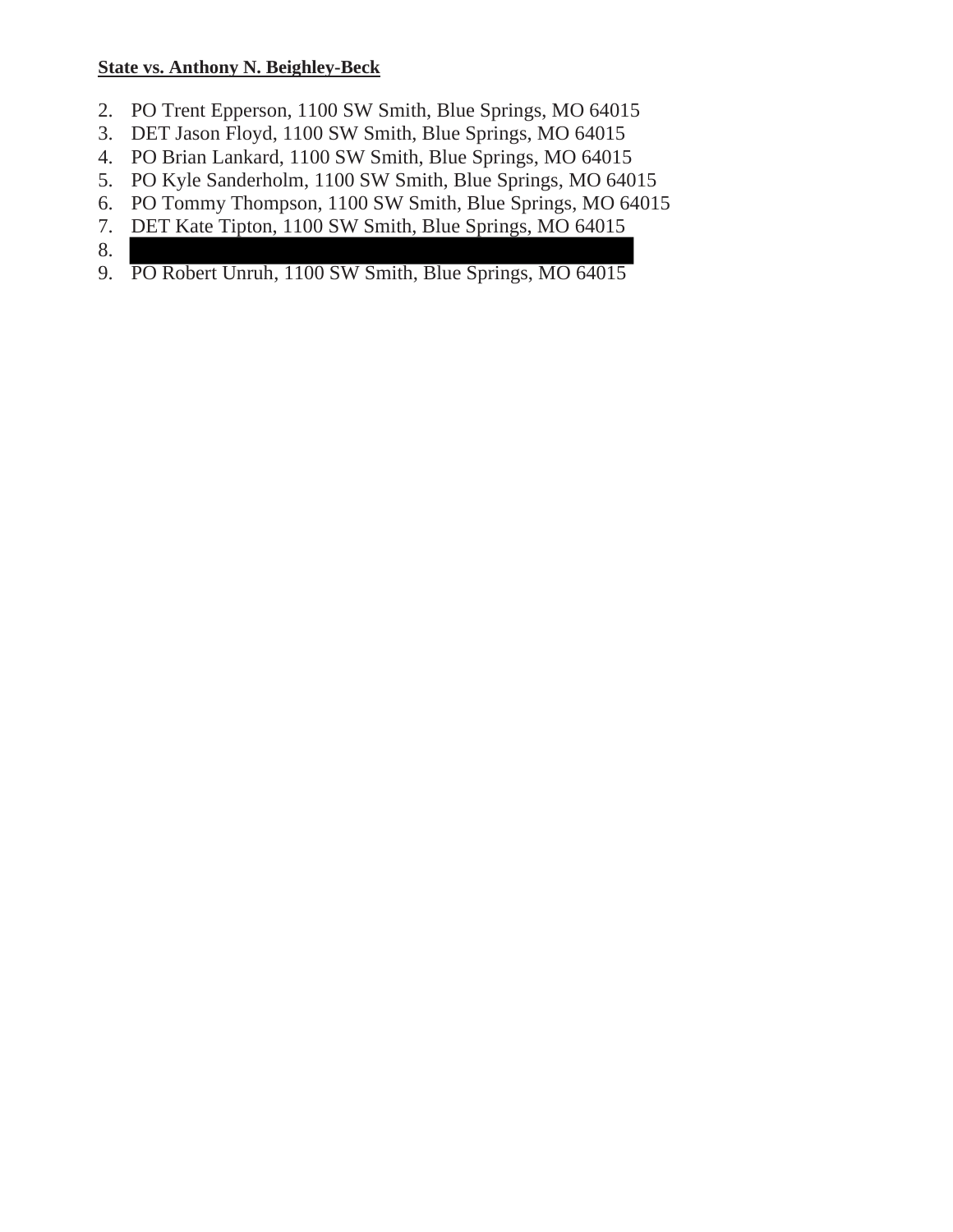**FILED** 18-Apr-2022 19:32 **CIRCUIT COURT OF JACKSON COUNTY, MO** 

## **STATEMENT OF PROBABLE CAUSE**

Date: 04-18-2022

CRN 2022-002099

I, Detective Jason Floyd, a detective with the Blue Springs, Missouri Police Department, upon my oath, and under penalties of perjury, state as follows:

1.) I have probable cause to believe that on April 18th, 2022, at NW 7 Highway and NW Shaw Parkway, Blue Springs, Jackson County, Missouri, MR. ANTHONY N. BEIGHLEY-BECK, B/M, DOB 11-13-1997, residing at 3736 Walnut Apt 3, Kansas City, MO 64111 committed one or more criminal offense(s).

2.) The facts supporting this belief are as follows:

On 04-18-2022 at 0531 hours Blue Springs Police Officer Michael Lockhart was dispatched to the intersection of 7 Highway and US 40 Highway on a reported motor vehicle accident. Shortly after arriving on scene of the crash, the striking vehicle, a 2010 Chevrolet Cobalt with MO License RG9G0X fled the scene going northbound. Blue Springs Police Officer Tommy Thompson located the Cobalt traveling northbound in the area of 7 Highway and NW Vesper Street. Officer Thompson conducted a car stop on the Chevrolet Cobalt by activating his emergency equipment. The Cobalt initially stopped and then fled the car stop, traveling northbound. At that time, Officer Epperson was arriving in the area to assist Officer Thompson and observed that the Cobalt had a flattened front passenger tire and was driving on the wheel. Officer Epperson advised the supervisor that the vehicle was creating a danger to the public by the way the flattened tire was affecting its maneuvering, so he engaged in pursuit. The Cobalt fled northbound at speeds of approximately 60 mph in a 35 mph zone. The vehicle committed multiple lane violations in the area of 7 Highway and R.D. Mize as it maneuvered through traffic. The Cobalt failed to stop at a red traffic light for northbound traffic at 7 Highway and Mock Avenue, while still traveling at about 60 mph. The vehicle proceeded under the I70 overpass and then turned east onto NW Shaw Parkway and came to a stop. The driver and passenger then both put their hands up. A high-risk car stop procedure was conducted and the driver, identified as Ms. Tabatha S. Ong was taken into custody without further incident. The front seat passenger, identified as Mr. Anthony N. Beighley-Beck, was holding a small child in his lap identified as . 10-20-2020. Officer Thompson and Officer Lankard approached Mr. Beighley-Beck and took custody and placed Mr. Beighley-Beck under arrest. of

Officer Lankard observed to be crying hysterically and requested emergency medical personnel to as a result of the accident. Upon their arrival, EMS discovered a large open wound on examine 's abdomen which they called an evisceration. was immediately transported in an emergency response to Children's Mercy Hospital where he underwent emergency surgery and was then placed in the ICU unit. Medical personnel advised that the injury to was not consistent with a motor vehicle accident and that the injury was a "clean cut". The wound exposed liver and intestines.

Ms. Ong and Mr. Beighley-Beck were transported separately to the Blue Springs Police Department detention facility. Ms. Ong consented to a portable breath test which resulted a result of 0.000. Ms. Ong refused the walk and turn test and the one-legged stand, and zero impairment clues were observed during the horizontal gaze nystagmus test.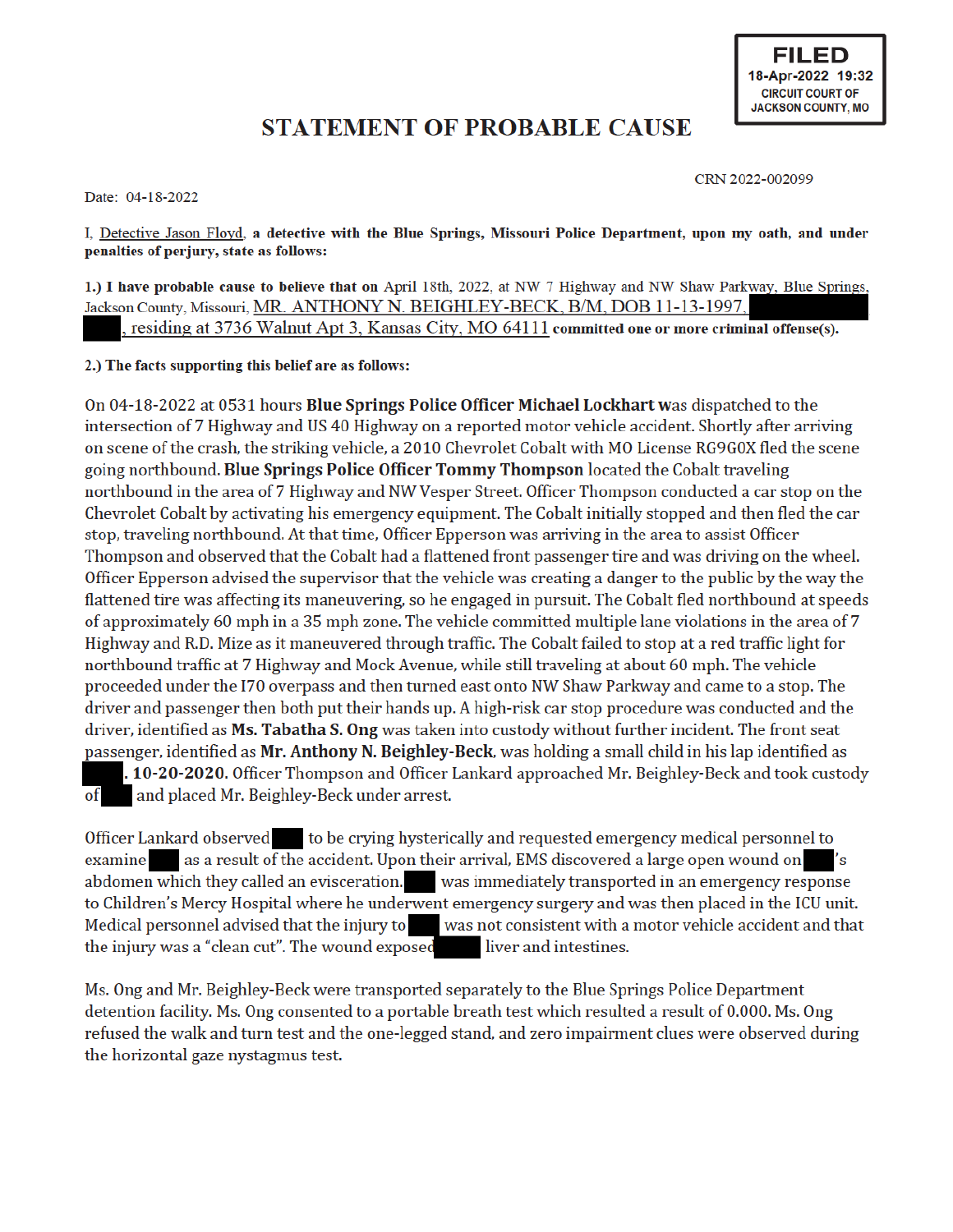On 04-18-2022 at about 0830 hours Detective Tipton contacted Ms. Ong in the interview room of the jail and advised her of her Miranda Rights. Ms. Ong said that she wanted to speak with an attorney and the interview was terminated.

I applied for and obtained a search warrant to search the 2010 Chevrolet Cobalt for evidence of the abuse to the Cobalt was stored in the secure evidence bay at the Pink Hill Park Facility, at 2715 NW Park Drive, Blue Springs, Jackson County, MO 64015.

Οπ 04-18-2022 at 1200 hours I contacted Mr. Beighley-Beck in the detention interview room. **Detective Joshua Haggard** assisted me. I provided Mr. Beighley-Beck with his Miranda Rights by providing him with a written form. I had Mr. Beighley-Beck read the line at the top that said "Can you read/write the English language." Mr. Beck was able to read the line aloud. I then read the form to Mr. Beighley-Beck while he had the opportunity to look at the form. I then asked him if he had any questions. He did not. Mr. Beighley-Beck then checked the "yes' box indicating he would speak with me, and signed the form.

I asked Mr. Beighley-Beck to tell me what he remembered about how he ended up in the jail. Mr. Beighley-Beck said that he was asleep in the passenger seat of his car and his sister was driving and he woke up when they were in an accident. I asked Mr. Beighley-Beck for clarification on who was driving the car and he said again that his sister was driving. I asked Mr. Beighley-Beck who his sister was and he said, "Diamond." I told Mr. Beighley-Beck that it was Tabitha that was driving. He then acknowledged it was. Mr. Beighley-Beck said that after the accident, they took off driving again but the car had flat tires and wasn't going very good so they eventually pulled over and gave up. Mr. Beighley-Beck said that he was holding his son and when the officers pointed guns at them he crawled out and handed his son to an officer and gave up.

I asked Mr. Beighley-Beck what happened to his son that caused his injury. Mr. Beighley-Beck first started talking about how they had been in a car accident. I told him that medical professionals had said the injury was not a result of a car accident but was from being cut. Mr. Beighley-Beck then told us that he felt like he was being set up by relatives with the sole aim of gaining custody of so they could abuse him. I asked Mr. Beighley-Beck if he felt like he was trying to protect from future abuse by harming him now. Through the interview it was learned that Mr. Beighley-Beck thought that as a result of the pursuit, he would be imprisoned, and that would be placed in the custody of relatives. Mr. Mr. Beighley-Beck said that once the car came to a stop (at 7 Highway and NW Shaw Parkway) he and Ms. Ong hugged along with who was in his lap. Mr. Beighley-Beck said that he had a knife in his hand that he intended to use on an officer but realized the officers had their guns out and he did not want to get shot. Mr. Beighley-Beck said he looked at Ms. Ong and then stabbed one time with the knife. Mr. Beighley-Beck said that he had the knife in his right hand and he was holding on his lap with his left hand. Mr. Beighley-Beck had said he had three knives in the car. I asked Mr. Beighley-Beck which knife he stabbed with and he said it was a big kitchen knife. Mr. Beighley-Beck said that after stabbing ALB, he put the knife between the front passenger seat and the center console. Detective Haggard asked Mr. Beighley-Beck if he stabbed with the intention of killing him and Mr. Beighley-Beck said he did. Mr. Beighley-Beck said that he had been thinking of killing for some time prior. At the conclusion of the interview I returned Mr. Beighley-Beck to his cell.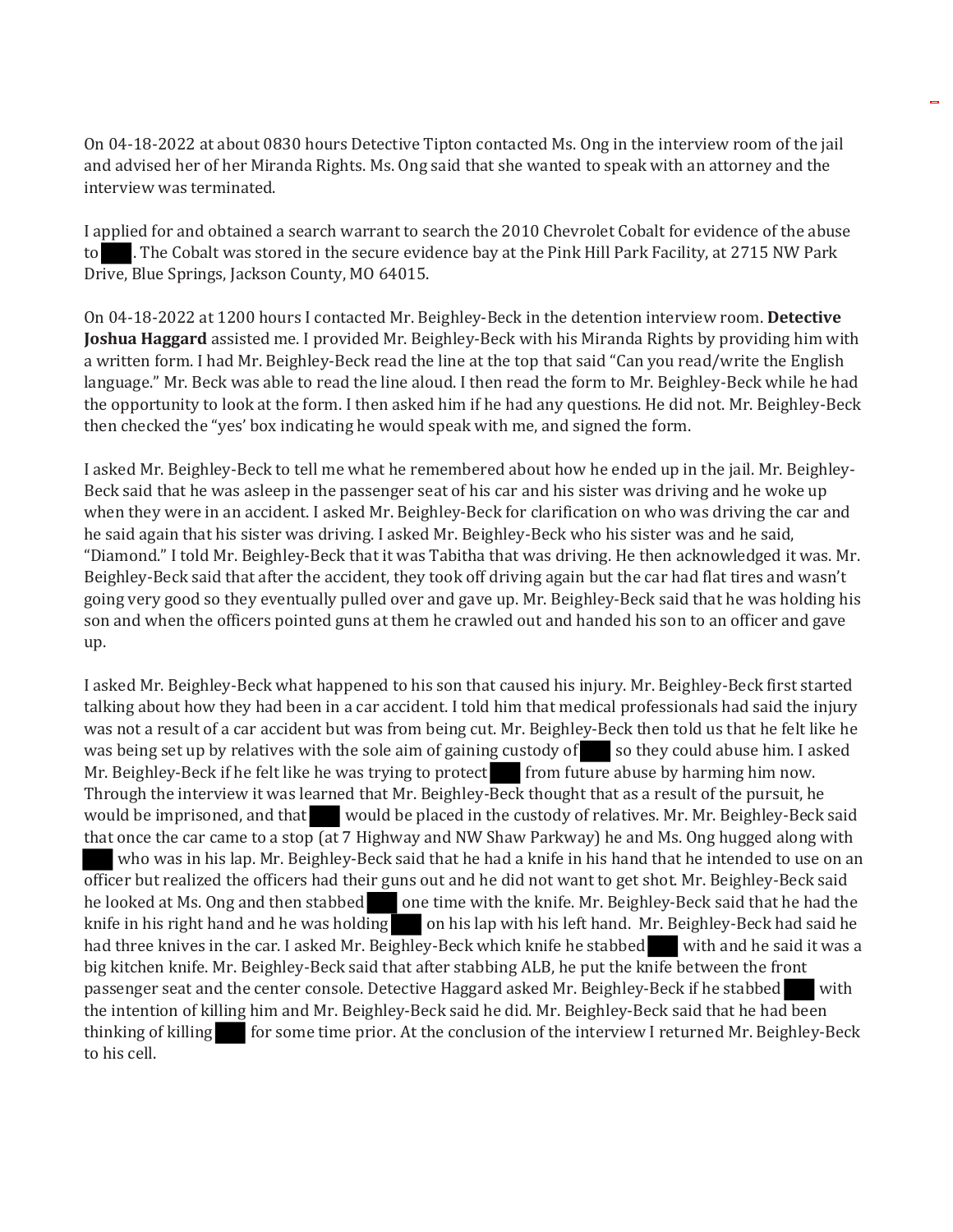**Blue Springs Police Detectives Robert Unruh and Dustin Walters executed the search warrant on the** 2010 Cobalt in the Pink Hill Evidence Bay. During the search, they located a Farberware brand kitchen knife with an approximate 8 inch blade covered in a red substance consistent with the appearance of blood. That knife was found between the passenger seat and the center console. The knife was seized as evidence. They also located two other knives in the vehicle.

Blue Springs, Missouri Police Department

**Detective Jason Floyd #1784** */S/ Det J. Hoyd #1784*<br>Blue Springs, Missouri Police Department *Signature Signature*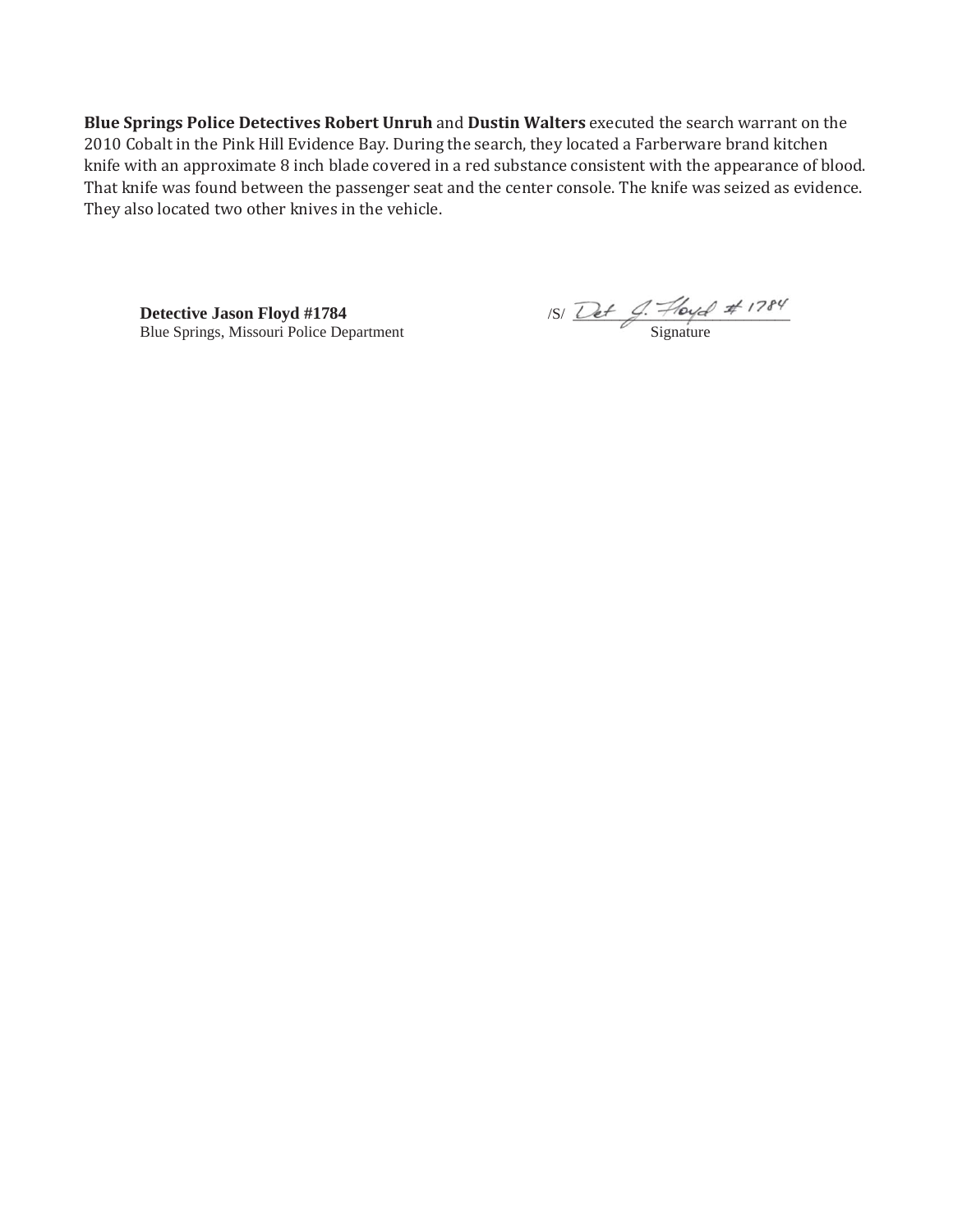|                                          | IN THE CIRCUIT COURT OF JACKSON COUNTY, MISSOURI |                                                                                           |
|------------------------------------------|--------------------------------------------------|-------------------------------------------------------------------------------------------|
|                                          | <b>AT INDEPENDENCE</b>                           |                                                                                           |
| <b>POLICE NO.:</b>                       | 22-002099                                        | <b>FILED</b><br>18-Apr-2022 19:24<br><b>CIRCUIT COURT OF</b><br><b>JACKSON COUNTY, MO</b> |
| <b>PROSECUTOR NO.:</b>                   | 095469233                                        |                                                                                           |
| OCN:                                     | eo009039                                         |                                                                                           |
| <b>STATE OF MISSOURI,</b><br>VS.         | PLAINTIFF,                                       |                                                                                           |
|                                          |                                                  |                                                                                           |
| <b>TABATHA S. ONG</b>                    |                                                  |                                                                                           |
| 3736 Walnut Apt. 3                       | <b>CASE NO. 2216-CR</b>                          |                                                                                           |
| Kansas City, MO 64111<br>DOB: 04/23/1989 | <b>DIVISION</b>                                  |                                                                                           |
| Race/Sex: A/F                            |                                                  |                                                                                           |
|                                          | DEFENDANT.                                       |                                                                                           |
|                                          | <b>COMPLAINT</b>                                 |                                                                                           |
|                                          | <b>WARRANT REQUESTED</b>                         |                                                                                           |

### Count I. Endangering The Welfare Of A Child Creating Substantial Risk-1st Degree - 1st Offense - No Sexual Conduct (568.045-005Y20203899.0)

The Prosecuting Attorney of the County of Jackson, State of Missouri, upon information and belief, charges that the defendant, in violation of Section 568.045, RSMo, committed the class D felony of endangering the welfare of a child in the first degree, punishable upon conviction under Sections 558.011 and 558.002, RSMo, in that on or about April 18, 2022, in the County of Jackson, State of Missouri, the defendant knowingly acted in a manner that created a substantial risk to the life, body and health of , a child less than seventeen years old, by engaging in a high speed chase with police while . was unrestrained in the vehicle.

The range punishment for a class D felony is imprisonment in the custody of the Missouri Department of Corrections for a term of years not less than one (1) year and not to exceed seven (7) years; or by imprisonment for a special term not to exceed one (1) year in the county jail or other authorized penal institution; or by a fine not to exceed ten thousand dollars (\$10,000); or by both imprisonment and a fine. If money or property has been gained through the commission of the crime, any fine imposed may be not more than double the amount of the offender's gain from the commission of the crime.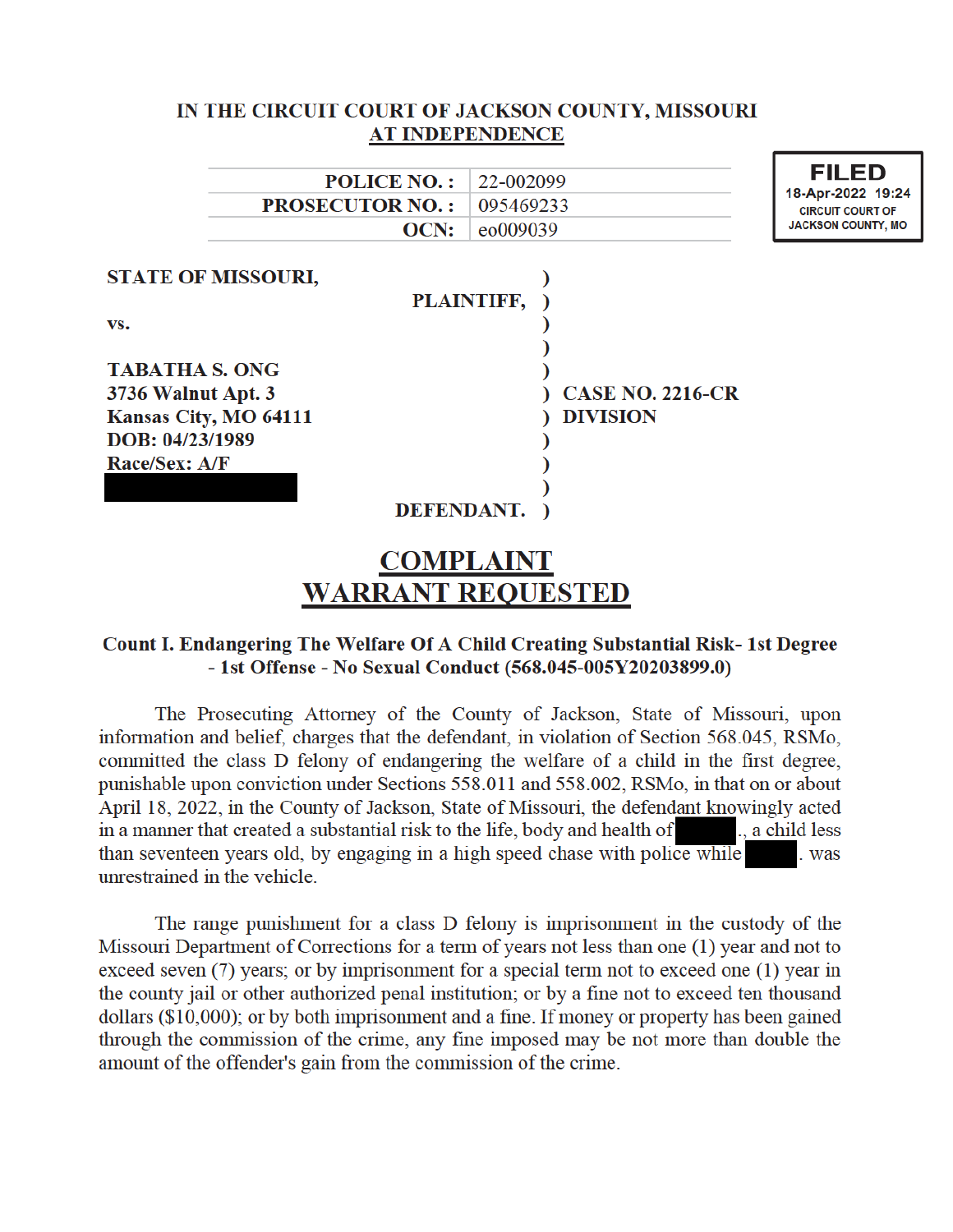#### **State vs. Tabatha S. Ong**

### **Count II. Resisting Arrest/Detention/Stop By Fleeing - Creating A Substantial Risk Of Serious Injury/Death To Any Person (575.150-002Y20204899.0)**

The Prosecuting Attorney of the County of Jackson, State of Missouri, upon information and belief, charges that the defendant, in violation of Section 575.150, RSMo, committed the **class E felony of resisting a lawful stop**, punishable upon conviction under Sections 558.002 and 558.011, RSMo, in that on or about on or about April 18, 2022, in the County of Jackson, State of Missouri, a law enforcement officer, Officer Thompson, was attempting to make a lawful stop of a vehicle being operated by defendant, and the defendant knew or reasonably should have known that that Officer Thompson was making a lawful stop and, for the purpose of preventing Officer Thompson from effecting the stop, resisted the stop by fleeing from Officer Thompson, and defendant fled in such a manner that created a substantial risk of serious physical injury or death to other persons in that defendant drove at speeds in excess of 55 mph in a 35 mph zone, ran a red light while traveling at speeds in excess of 55 mph, and committed multiple lane violations.

The range punishment for a class E felony is imprisonment in the custody of the Missouri Department of Corrections for a term of years not less than one (1) year and not to exceed four (4) years; or by imprisonment for a special term not to exceed one (1) year in the county jail or other authorized penal institution; or by a fine not to exceed ten thousand dollars (\$10,000); or by both imprisonment and a fine. If money or property has been gained through the commission of the crime, any fine imposed may be not more than double the amount of the offender's gain from the commission of the crime.

The facts that form the basis for this information and belief are contained in the statement(s) of facts filed contemporaneously herewith, made a part hereof, and submitted as a basis upon which this court may find the existence of probable cause.

Wherefore, the Prosecuting Attorney prays that an arrest warrant be issued as provided by law.

### **JEAN PETERS BAKER**

 Prosecuting Attorney Jackson County, Missouri by,

> */s/ Mitchell Widener*  Mitchell Widener (#68534) Assistant Prosecuting Attorney 321 West Lexington Independence, MO 64050 (816) 881-3564

**WITNESSES:**

1.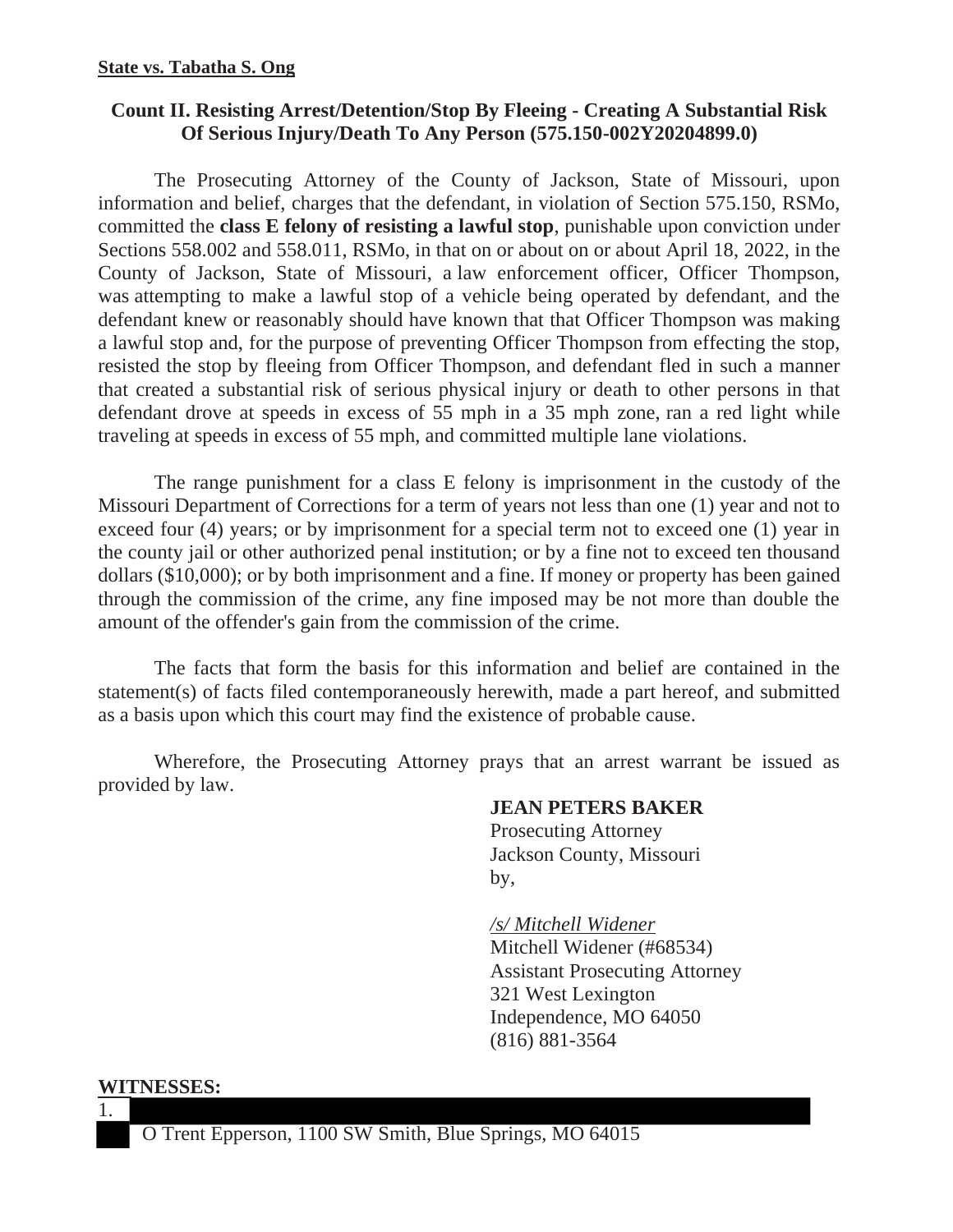### **State vs. Tabatha S. Ong**

- 3. DET Jason Floyd, 1100 SW Smith, Blue Springs, MO 64015
- 4. PO Brian Lankard, 1100 SW Smith, Blue Springs, MO 64015
- 5. PO Kyle Sanderholm, 1100 SW Smith, Blue Springs, MO 64015
- 6. PO Tommy Thompson, 1100 SW Smith, Blue Springs, MO 64015
- 7. DET Kate Tipton, 1100 SW Smith, Blue Springs, MO 64015
- 8. 1100 SW Smith Street, Blue Springs, MO 64015
- 9. PO Robert Unruh, 1100 SW Smith, Blue Springs, MO 64015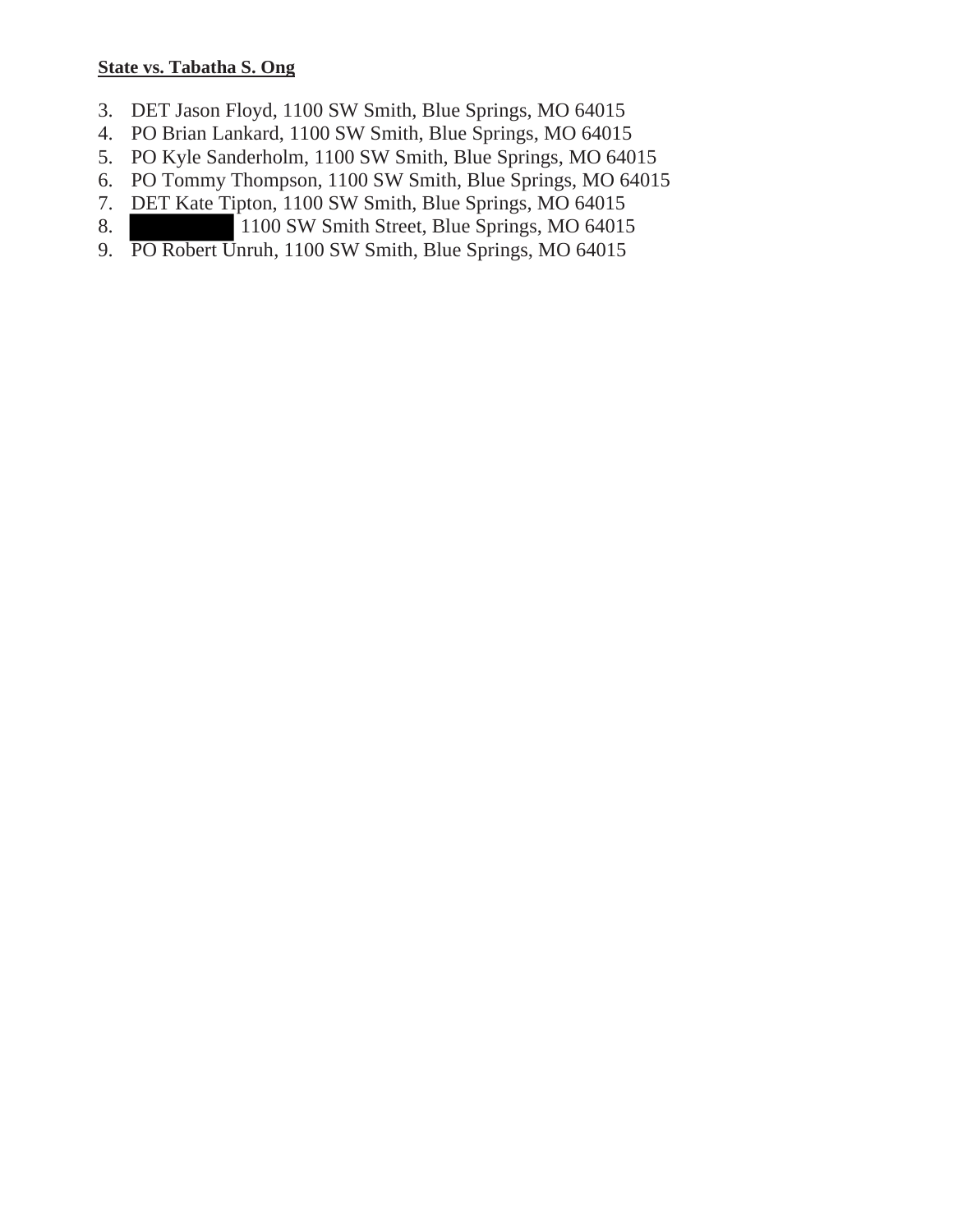## **STATEMENT OF PROBABLE CAUSE**

Date: 04-18-2022

CRN 2022-002099

I, Detective Jason Floyd, a detective with the Blue Springs, Missouri Police Department, upon my oath, and under penalties of perjury, state as follows:

1.) I have probable cause to believe that on April 18th, 2022, at NW 7 Highway and NW Shaw Parkway, Blue Springs, Jackson County, Missouri, MS. TABATHA S. ONG, A/F, DOB 04-23-1989, residing at 3736 Walnut Apt 3, Kansas City, MO 64111 committed one or more criminal offense(s).

2.) The facts supporting this belief are as follows:

On 04-18-2022 at 0531 hours Blue Springs Police Officer Michael Lockhart was dispatched to the intersection of 7 Highway and US 40 Highway on a reported motor vehicle accident. Shortly after arriving on scene of the crash, the striking vehicle, a 2010 Chevrolet Cobalt with MO License RG9G0X fled the scene going northbound. Blue Springs Police Officer Tommy Thompson located the Cobalt traveling northbound in the area of 7 Highway and NW Vesper Street. Officer Thompson conducted a car stop on the Chevrolet Cobalt by activating his emergency equipment. The Cobalt initially stopped and Officer Thompson made contact with the driver, later identified as Ms. Tabatha S. Ong. Officer Thompson observed that there was a black male in the front passenger identified as Mr. Anthony N. Beighley-Beck. (18 month old) on his lap in the front seat. Ms. Ong rolled the Mr. Beighley-Beck was holding driver's window down about two inches and Officer Thompson asked for her identification. Ms. Ong started talking to Mr. Beighley-Beck. Mr. Beighley-Beck then handed to Ms. Ong and started to put a pair of pants on. Officer Thompson walked to the passenger side of the car to speak with Mr. Beighley-Beck and Mr. Mr. Beighley-Beck turned and talked to Ms. Ong. Officer Thompson returned to the driver's side of the car to attempt to get identification from Ms. Ong. Ms. Ong handed | back to Mr. Beighley-Beck. Officer Thompson asked Ms. Ong for her identification again and Ms. Ong replied, "Give me a second. Mr. Beighley-Beck then reached for the door handle of the car as if to get out and Officer Thompson ordered him to stay in the vehicle. Officer Thompson then asked Ms. Ong for her identification again. She replied, "Give me a second." Ms. Ong then reached over, put the car in drive, and then fled the car stop, traveling northbound. At that time, Officer Epperson was arriving in the area to assist Officer Thompson and observed that the Cobalt had a flattened front passenger tire and was driving on the wheel. Officer Epperson advised the supervisor that the vehicle was creating a danger to the public by the way the flattened tire was affecting its maneuvering, so he engaged in pursuit. The Cobalt fled northbound at speeds of approximately 60 mph in a 35 mph zone. The vehicle committed multiple lane violations in the area of 7 Highway and R.D. Mize as it maneuvered through traffic. The Cobalt failed to stop at a red traffic light for northbound traffic at 7 Highway and Mock Avenue, while still traveling at about 60 mph. The vehicle proceeded under the I70 overpass and then turned east onto NW Shaw Parkway and came to a stop. The driver and passenger then both put their hands up. A high-risk car stop procedure was conducted and the driver, identified as Ms. Tabatha S. Ong was taken into custody without further incident. The front seat passenger, identified as Mr. Anthony N. Beighley-Beck, was holding a small child in his lap identified as . (18 month old). Officer Thompson and Officer Lankard approached Mr. Beighley-Beck and took custody of and placed Mr. Beighley-Beck under arrest.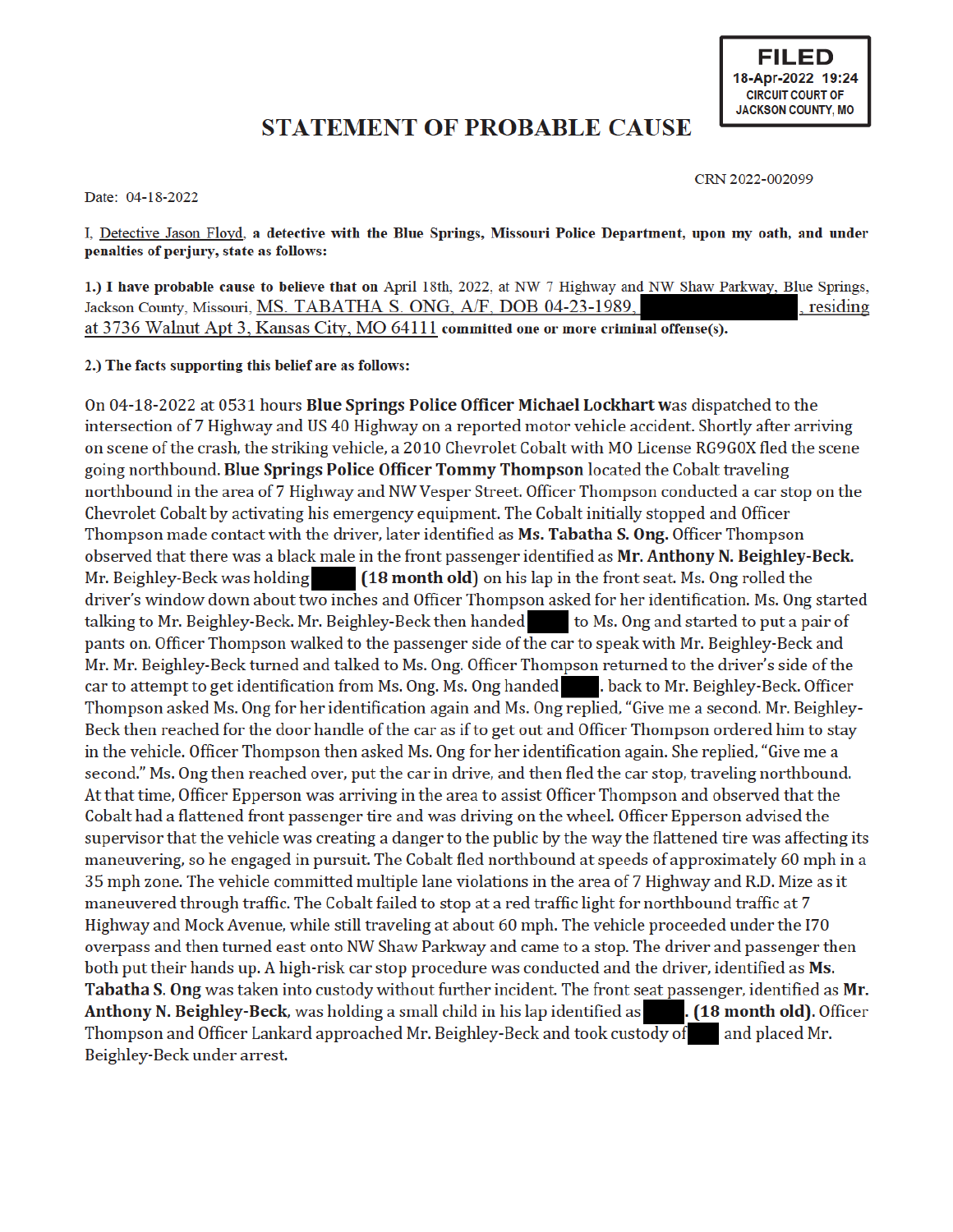Officer Lankard observed to be crying hysterically and requested emergency medical personnel to examine as a result of the accident. Upon their arrival, EMS discovered a large open wound on s abdomen which they called an evisceration. Was immediately transported in an emergency response to Children's Mercy Hospital where he underwent emergency surgery and was then placed in the ICU unit. Medical personnel advised that the injury to was not consistent with a motor vehicle accident and that the injury was a "clean cut". The wound exposed  $\blacksquare$  's liver and intestines.

Ms. Ong and Mr. Beighley-Beck were transported separately to the Blue Springs Police Department detention facility. Ms. Ong consented to a portable breath test which resulted a result of 0.000. Ms. Ong refused the walk and turn test and the one-legged stand, and zero impairment clues were observed during the horizontal gaze nystagmus test.

Ο π 04-18-2022 at about 0830 hours Detective Tipton contacted Ms. Ong in the interview room of the jail and advised her of her Miranda Rights. Ms. Ong said that she wanted to speak with an attorney and the interview was terminated.

I obtained a search warrant to search the 2010 Chevrolet Cobalt for evidence of the abuse to The Cobalt was stored in the secure evidence bay at the Pink Hill Park Facility, at 2715 NW Park Drive, Blue Springs, Jackson County, MO 64015.

Οπ 04-18-2022 at 1200 hours I contacted Mr. Beighley-Beck in the detention interview room. **Detective** Joshua Haggard assisted me. I provided Mr. Beighley-Beck with his Miranda Rights by providing him with a written form. I had Mr. Beighley-Beck read the line at the top that said "Can you read/write the English language." Mr. Beck was able to read the line aloud. I then read the form to Mr. Beighley-Beck while he had the opportunity to look at the form. I then asked him if he had any questions. He did not. Mr. Beighley-Beck then checked the "yes' box indicating he would speak with me and signed the form.

I asked Mr. Beighley-Beck to tell me what he remembered about how he ended up in the jail. Mr. Beighley-Beck said that he was asleep in the passenger seat of his car and his sister was driving and he woke up when they were in an accident. I asked Mr. Beighley-Beck for clarification on who was driving the car and he said again that his sister was driving. I asked Mr. Beighley-Beck who his sister was and he said, "Diamond." I told Mr. Beighley-Beck that it was Tabitha that was driving. He then acknowledged it was. Mr. Beighley-Beck said that after the accident, they took off driving again but the car had flat tires and wasn't going very good so they eventually pulled over and gave up. Mr. Beighley-Beck said that he was holding his son and when the officers pointed guns at them he crawled out and handed his son to an officer and gave up.

I asked Mr. Beighley-Beck what happened to his son that caused his injury. Mr. Beighley-Beck first started talking about how they had been in a car accident. I told him that medical professionals had said the injury was not a result of a car accident but was from being cut. Mr. Beighley-Beck then told us that he felt like he was being set up by relatives with the sole aim of gaining custody of so they could abuse him. I asked Mr. Beighley-Beck if he felt like he was trying to protect from future abuse by harming him now. Through the interview it was learned that Mr. Beighley-Beck thought that as a result of the pursuit, he would be imprisoned, and that would be placed in the custody of relatives. Mr. Mr. Beighley-Beck said that once the car came to a stop (at 7 Highway and NW Shaw Parkway) he and Ms. Ong hugged along with who was in his lap. Mr. Beighley-Beck said that he had a knife in his hand that he intended to use on an officer but realized the officers had their guns out and he did not want to get shot. Mr. Beighley-Beck said